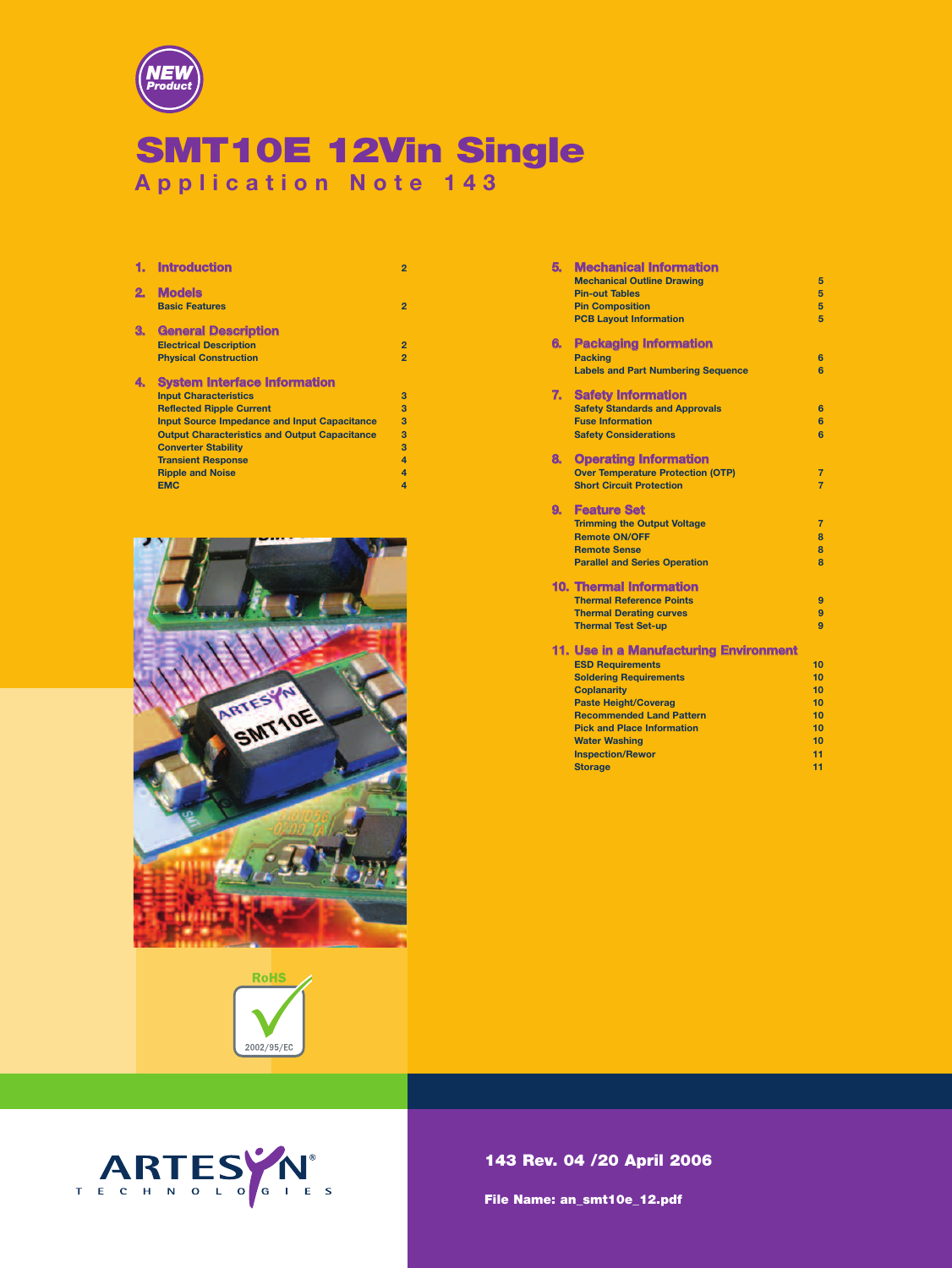### **1. Introduction**

This application note describes the features and functions of Artesyn Technologies' 12V, 10A series of non-isolated Surface-Mountable and plated through hole, high power density, single DC/DC converters. These Point of Load modules are targeted specifically at the fixed and mobile telecommunications, industrial electronics and distributed power markets.

The model is available with a 10V to 14VDC operating range and can operate over an ambient temperature range of -40°C to +85°C. Ultrahigh efficiency operation is achieved through the use of synchronous rectification and control techniques. The modules are fully protected against short-circuit and over-temperature conditions. Standard features include remote ON/OFF and remote sense.

The series has been designed primarily for telecommunication applications. Automated manufacturing methods, together with an extensive qualification program, ensure that all SMT10E series converters are extremely reliable.

# **2. Models**

The 12V series comprises of 1 model, as listed in Table 1.

| <b>Model</b>           | <b>Input</b>    | Output         | Output  |
|------------------------|-----------------|----------------|---------|
|                        | <b>Voltage</b>  | <b>Voltage</b> | Current |
| <b>ISMT10E-12W3V3J</b> | $10.0 - 14.0DC$ | $0.8 - 3.63V$  | 10A     |

#### **Table 1 - SMT10E Models**

| <b>RoHS Compliance Ordering Information</b> |                                                                                                                                                                                                                                                                 |  |  |  |
|---------------------------------------------|-----------------------------------------------------------------------------------------------------------------------------------------------------------------------------------------------------------------------------------------------------------------|--|--|--|
| <b>RoHS</b>                                 | The 'J' at the end of the part number<br>indicates that the part is Pb-free<br>(RoHS 6/6 compliant). TSE RoHS 5/6<br>(non Pb-free) compliant versions may<br>be available on special request, please<br>contact your local sales representative<br>for details. |  |  |  |
|                                             |                                                                                                                                                                                                                                                                 |  |  |  |

#### **2.1 Features**

- High efficiency topology, typically 94% at 3.3Vout @ full load
- Industry standard footprint
- Wide ambient temperature range, -40ºC to +85ºC
- 0.8V to 3.63V output voltage adjustability both models
- No minimum load requirement
- Remote ON/OFF
- Remote sense compensation
- Fixed switching frequency
- Continuous short-circuit protection
- Over-temperature protection (OTP)
- Available RoHS compliant

# **3. General Description**

#### **3.1 Electrical Description**

A block diagram of the both converter is shown in Figure 1. Extremely high efficiency power conversion is achieved through the use of synchronous rectification techniques.

The POL topology is a non-isolated three terminal synchronous buck converter. The control of the synchronous rectifiers are optimised for high efficiency power conversion.

The output is adjustable over a range of 0.8V to 3.63V by means of an external resistor from trim pin to ground. The output voltage default is 0.8V, which can be trimmed up to any required setpoint within the range. See Section 9.1 for details.

The converter can be shut down via a remote ON/OFF input that is referenced to ground. This input is compatible with popular logic devices; an 'active high' logic input is supplied as standard. Active high implies that the converter is disabled if the remote ON/OFF input is  $\leq$  0.8V, and enabled if it is high ( $\geq$ 1.6V) or floating.

The converter is also protected against over-temperature conditions. If the converter is overloaded or the ambient temperature gets too high, the converter will shut down until the temperature falls below a minimum threshold. There is a thermal hysteresis of typically 105ºC to 120ºC PCB temperature, to protect the unit.



**Figure 1 - Electrical Block Diagram**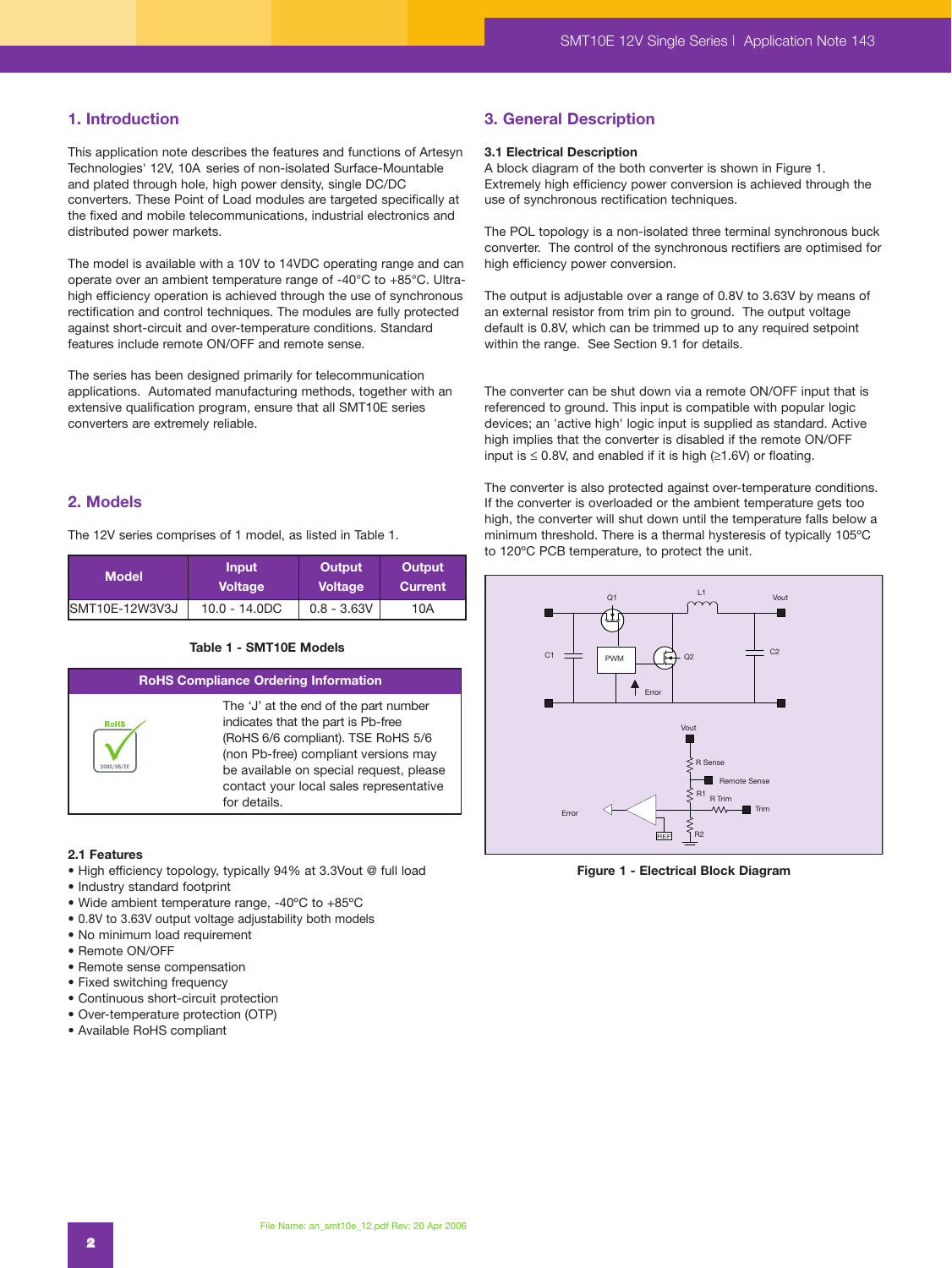# Application Note 143

#### **3.2 Physical Construction**

The SMT10E is constructed using a multi-layer FR4 PCB. SMT power components are placed on one side of the PCB, and all lowpower control components are placed on the other side. Heat dissipation of the power components is optimized, ensuring that control components are not thermally stressed.

The converter is an open-frame product and has no case or case pin. The open-frame design has several advantages over encapsulated closed devices. Among these advantages are:

- **Cost:** no potting compound, case or associated process costs involved.
- **Thermals:** the heat is removed from the heat generating components without heating more sensitive, less tolerant components.
- **Environmental:** some encapsulants are not kind to the environment and create problems in incinerators. Further more open-frame converters are more easily re-cycled.
- **Reliability:** open-frame modules are more reliable for a number of reasons, including improved thermal performance and reduced TCE stresses.

A separate paper discussing the benefits of open-frame DC/DC converters (Design Note 102) is available at www.artesyn.com

# **4. System Interface Information**

#### **4.1 Input Characteristics**

The SMT10E 12V series have an input voltage range of 10.0 to 14.0 volts. The wide input voltage range gives designers more flexibility in choosing an Intermediate Bus convertor to operate the Point of Load convertor

#### **4.1.1 Reflected Ripple Current**

Because of the switching operation of the design, there is an AC current generated at the input of the unit. This is referred to as input reflected ripple current.

The typical ripple current for the SMT10E series is approx 800mA peak to peak at full load, with the output trimmed up to 3.3V.

#### **4.1.2 Input Source Impedance and Input Capacitance**

The SMT10E converter must be connected to a low AC source impedance. High source inductance can affect the loop stability. Input capacitance should be placed close to the converter input pins to decouple distribution inductance. The external input capacitors must be chosen for suitable ripple current rating. Electrolytic capacitors should be avoided. Recommended input capacitors are ceramics such as 10µF 20V 1812 or similar.

#### **4.2 Output Characteristics and Output Capacitance**

The SMT10E series has been designed for stable operation without the need for external capacitance at the output terminals. However, when powering loads with dynamic current requirements, improved voltage regulation can be obtained by inserting capacitors as close as possible to the load. The most effective technique is to locate low ESR ceramic capacitors (for example 10µF or greater GRM series from Murata or similar) as close to the load as possible. These ceramic capacitors will handle the short duration high frequency components of the dynamic current requirement.

It is equally important to use good design practices when configuring the DC distribution system. Low resistance and low inductance PCB layout traces should be utilized, particularly in the high current output section. Remember that the capacitance of the distribution system and the associated ESR are within the feedback loop of the power module. This can have an effect on the module's compensation capabilities and its resultant stability and dynamic response performance. With large values of capacitance, the stability criteria depend on the magnitude of the ESR with respect to the capacitance. As much of the capacitance as possible should be outside the remote sensing loop and close to the load. Note that the maximum rated value of output capacitance for all models is 10,000µF. Contact your local Artesyn Technologies representative for further information if larger output capacitance values are required in the application.

#### **4.2.1 Converter Stability**

The SMT10E series has been designed to meet a minimum criteria of at least 45º at unity gain over all line and load operating conditions. The selection of compensation components ensure the design is unconditionally stable for all operating conditions. Bode plot measurements have been taken to prove out theoretical analysis of the design. because of the high DC gain, the bode plots were carried out with the unit in closed loop operation. A sample measurement is shown in Figure 2 and 3. These were taken at nominal input voltage, full output current and Vout set to 3.3V.



**Figure 2 - Converter Stability Plot**

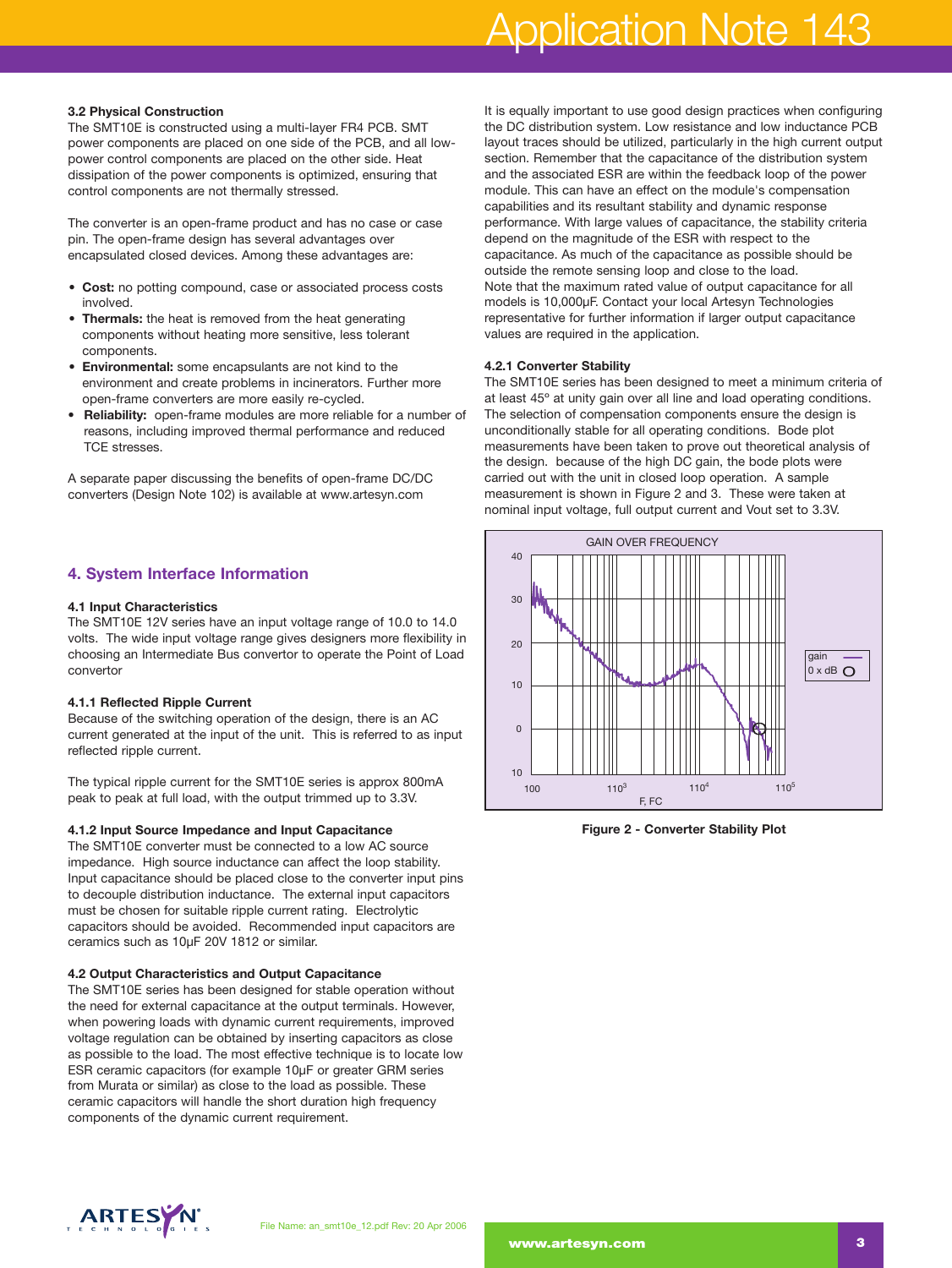

**Figure 3 - Converter Stability Plot**



**Figure 4 - Typical Transient Response for 75% to 50% (100mAµs1) Load Step**



**Figure 5 - Typical Transient Response for 75% to 50% (100mAµs1) Load Step**

#### **4.2.3 Ripple and Noise**

The measurement set-up outlined in Figure 6 has been used for output voltage ripple and noise measurements on SMT10E series converters. When measuring output ripple and noise, a 50Ω coaxial cable with a 50 $\Omega$  termination should be used to prevent impedance mismatch reflections disturbing the noise readings at higher frequencies.



**Figure 6 - Ripple and Noise Measurement Set-up**

#### **4.3 EMC**

The SMT10E range have been designed to comply with the EMC requirements of EN61000. It has been tested and has passed radiated noise immunity (EN61000-4-3) and conducted noise immunity (EN61000-4-4) both with normal performance.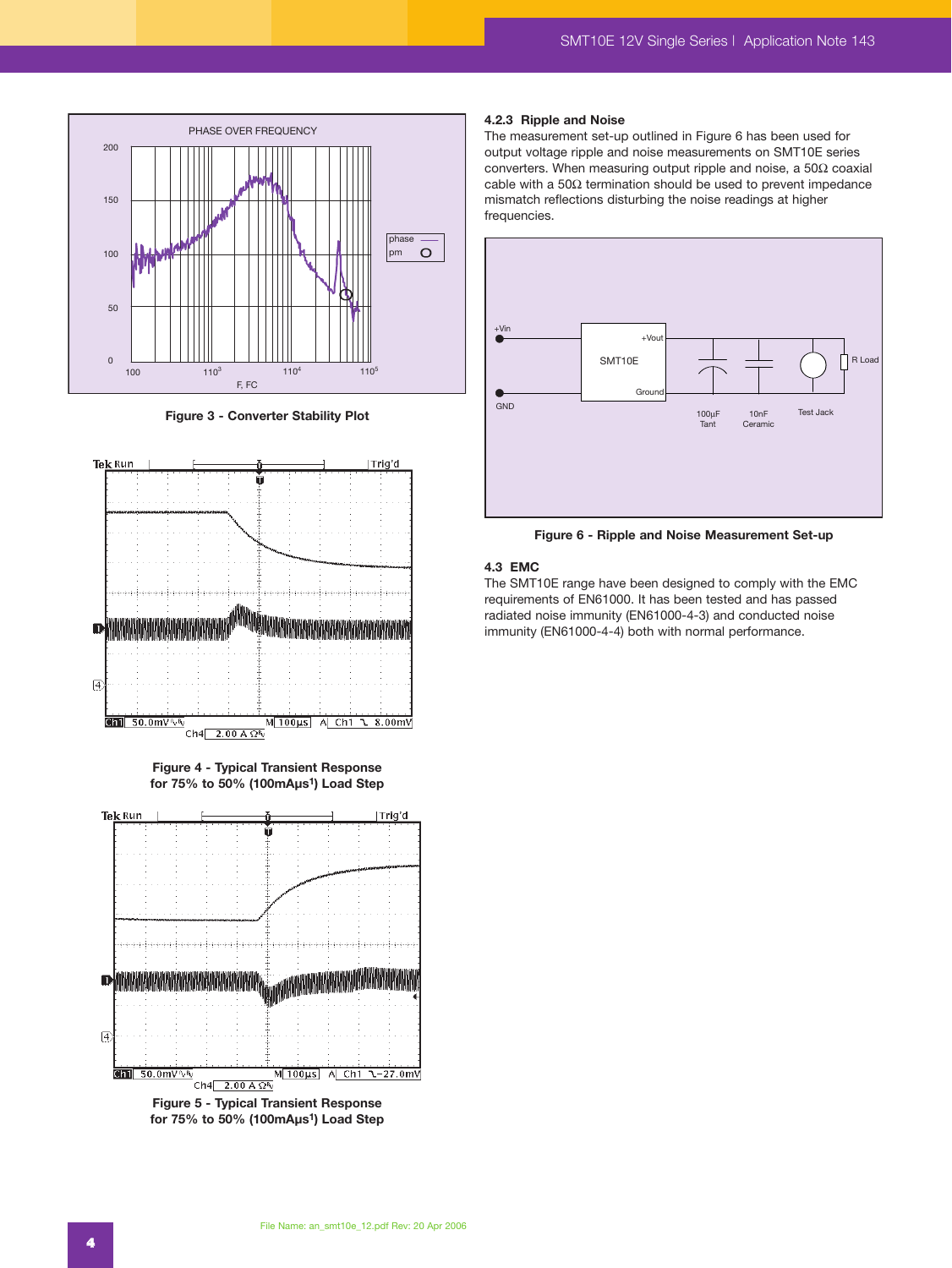# **5. Mechanical Information**

#### **5.1 Mechanical Outline Drawing**



**Figure 7 - SMT10E Mechanical Outline**

#### **5.2 Pin-out T able**

| <b>PIN CONNECTIONS</b> |                 |  |
|------------------------|-----------------|--|
| <b>PIN NUMBER</b>      | <b>FUNCTION</b> |  |
|                        | Remote ON/OFF   |  |
| $\overline{2}$         | Remote Sense+   |  |
| ς                      | Trim            |  |
| Δ                      | $+$ Vout        |  |
| 5                      | Ground          |  |
| 6                      | $+V$ in         |  |

#### **5.3 Pin Composition**

The surface mount links provide mechanical, electrical and thermal connection between the convertor and application. They are constructed from a high conductivity alloy giving superior electrical and thermal connection. The geometry of the link ensures high shear strength when soldered, while meeting coplanarity specification of '<0.004". The links are plated with a 90/10 tin/lead electroplate over a nickel barrier layer

#### **5.4 PCB Layout Information**

The PCB acts as a heat sink and draws heat from the unit via conduction through the pins and through radiation. The end user must ensure that other components and metal in the vicinity of the SMT10E meet the spacing requirements to which the system is approved. Low resistance and low inductance PCB layout traces should be used where possible, particularly when high currents are flowing (e.g. the output side). A low impedance track should connect input ground and output ground to maximize efficiency of the unit. See section 11.5 for the recommended land patterns.

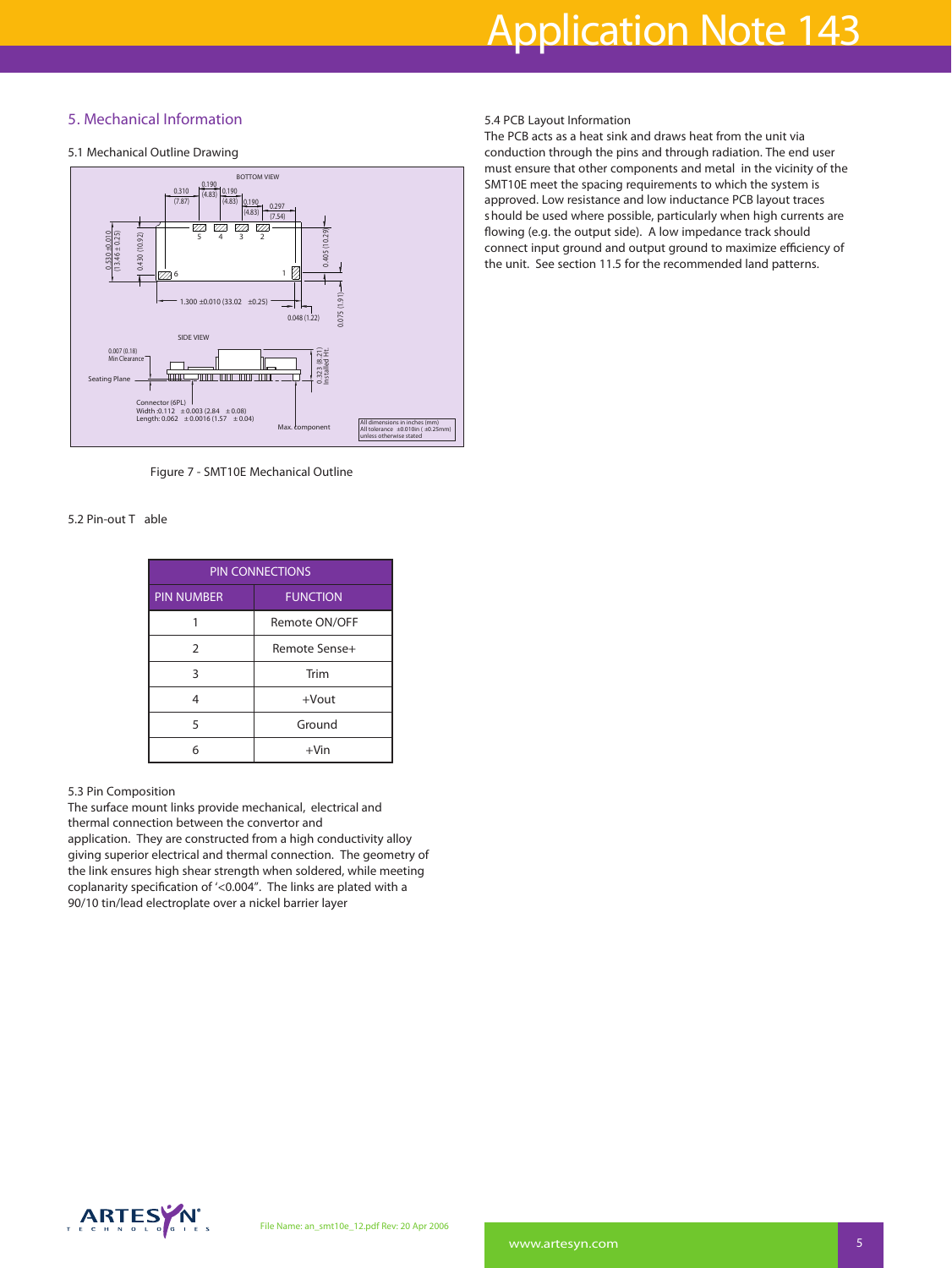# **6. Packaging Information**

## **6.1 Packing**

The SMT10E are available in trays of 30 units and tape and reel format in quantities of 250 units per reel. Tray and tape dimensions including pick point are shown in the following diagrams.



**Figure 8 - Tape Dimensions**



**Figure 9 - Reel Dimensions**



**Figure 10 - Tray**

#### **6.2 Labels and Part Numbering Sequence**

All units in the series will be clearly marked to allow ease of identification for the end user. Figure 11 gives details of all the models.



**Figure 11 - SMT10E Part Numbering**

#### **7. Safety Information**

#### **7.1 Safety Standards and Approvals**

All models will have full international safety approval including EN60950 and UL/cUL1950. Models have been submitted to independent safety agencies for approval.

#### **7.2 Fuse Information**

In order to comply with safety requirements the user must provide a fuse in the unearthed input line. This is to prevent earth being disconnected in the event of a failure.

A 5A amp fast blow should be used for all models. Recommended fuse: Littlefuse 312-005.

#### **7.3 Safety Considerations**

The converter must be installed as per guidelines outlined by the various safety agency approvals, if safety agency approval is required for the overall system.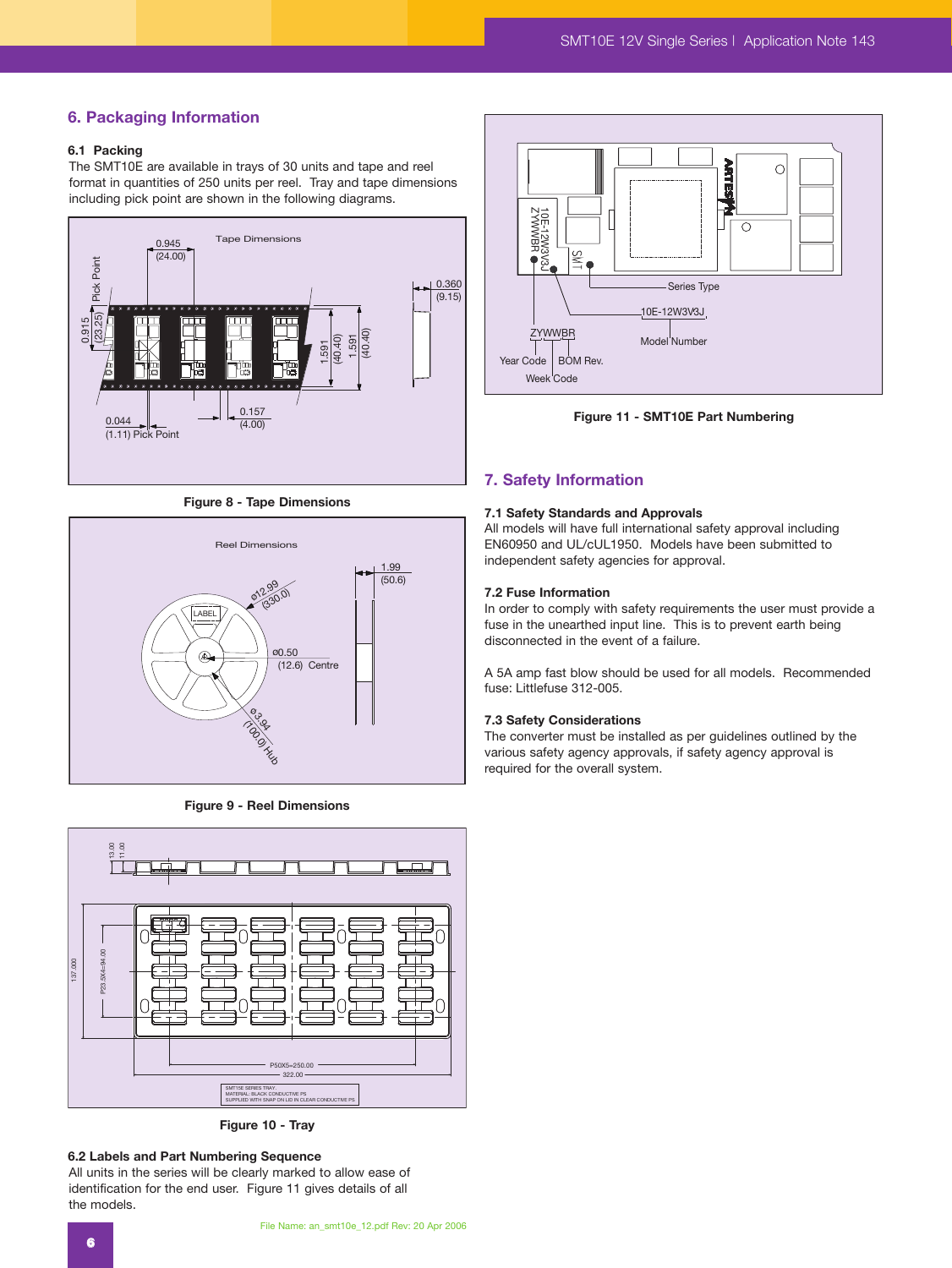# **8. Operating Information**

#### **8.1 Over-temperature Protection (OTP)**

The 12V non-isolated Point of Load range is equipped with nonlatching over-temperature protection. A temperature sensor monitors the temperature of the top switch. If the temperature exceeds a threshold of 120°C (typical) the converter will shut down, disabling the output. When the case temperature has decreased by between 10ºC and 15°C the converter will automatically restart.

The unit might experience over-temperature conditions during a persistent overload on the output. Overload conditions can be caused by external faults. OTP might also be entered due to a loss of control of the environmental conditions (e.g. an increase in the converter's ambient temperature due to a failing fan).

#### **8.2 Short Circuit Protection**

In the event of a short circuit the unit will enter a hic-cup mode, to provide fault protection. Once the source of the short circuit has been removed the unit will auto-recover, and will remain undamaged while in a short circuit mode. This design is protected only against extreme short circuits. The unit is protected in an over-load condition by an over-temperature protection device. We do not recommend operating this unit in a heavy over-load condition as it may reduce the lifetime of the converter.

## **9. Feature Set**

#### **9.1 Trimming the Output Voltage**

The SMT10E 12V series have an output setpoint default of 0.8V.

This setpoint can be set by the user to any required voltage of 0.8V to 3.63V. When trimmed up by the user, the unit can deliver an output load of 10Amps or 33Watts whichever is the lesser of the two.

The output can be trimmed up by placing an external resistor between Trim pin and Ground.



**Figure 12 - Output Trim-up Resistor to Ground**

The output setpoint can be set with an external resistor as governed by the following equation

$$
P = \text{Output Trim-up Resistance}
$$
\n
$$
P = \text{Output Trim-up Resistance}
$$
\n
$$
P = \left[ \frac{9605}{V_{\text{out}} - 0.8} - 722 \right]
$$

Where Vout is the required output setpoint Rtrim is given in Ohms

For example to set the output voltage to 1.8, Rtrim is calculated as follows

quired output setpoint

\nms

\nthe output voltage to 1.8, Rtr

\nRtrim = 
$$
\begin{bmatrix} 9605 \\ \frac{1.8 - 0.8}{1.8 - 0.8} \end{bmatrix}
$$

\nRtrim = 8.87kΩ

Rtrim = 8.87kΩ

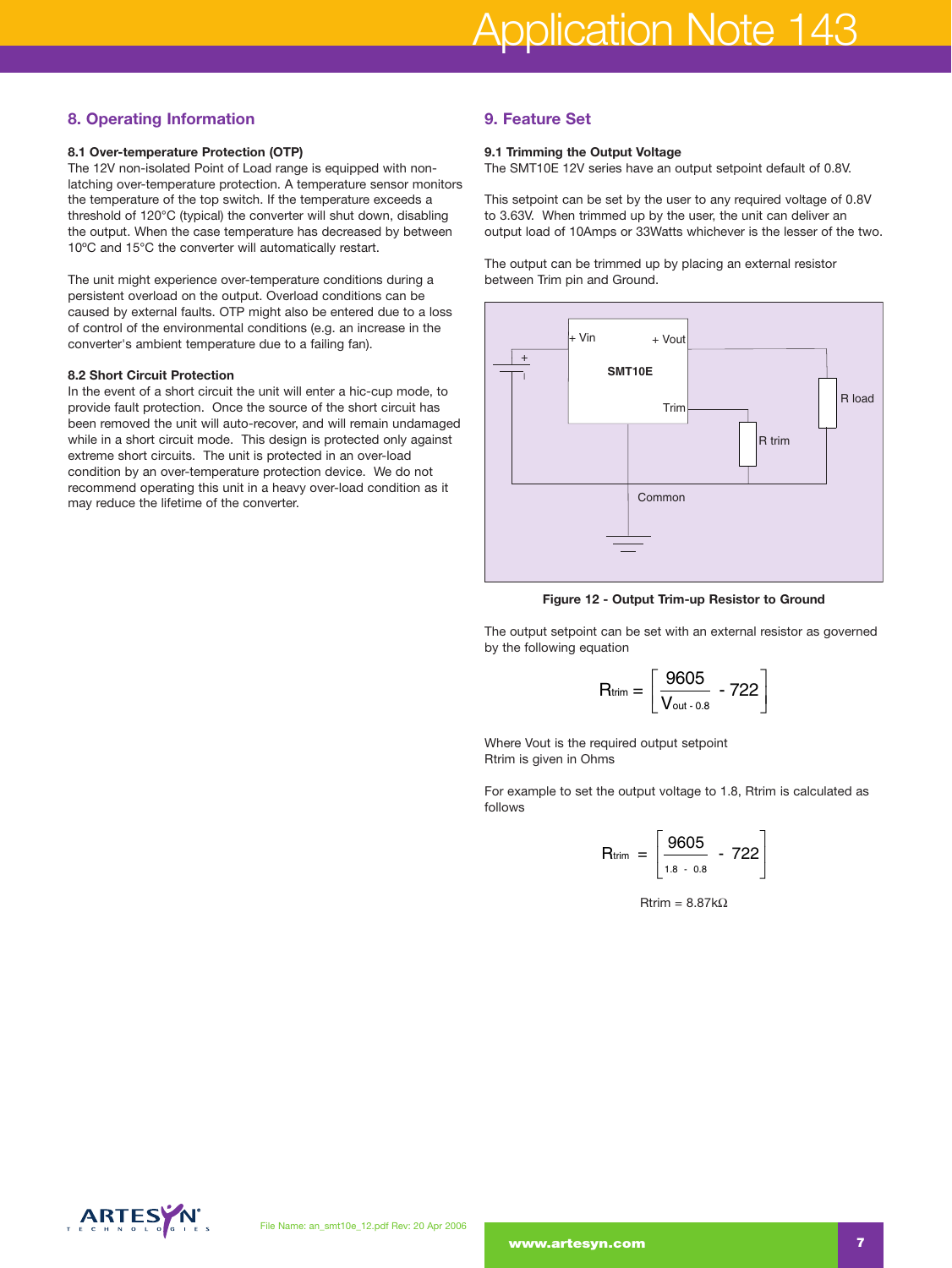| $V_{O}$ (V) | $\overline{\mathbf{R}_{\text{trim}}}$ (K $\Omega$ ) |
|-------------|-----------------------------------------------------|
| 0.8         | Open                                                |
| 1.2         | 22.3                                                |
| 1.5         | 13.0                                                |
| 1.8         | 8.98                                                |
| 2.0         | 7.41                                                |
| 2.5         | 4.99                                                |
| 3.3         | 3.12                                                |

Above is a table of E-192 value resistors that can be used to trim some standard voltage output setpoints.

Care needs to be taken when placing the external trim resistor. Poor grounding on the layout for this resistor may result in an increase of load regulation for the unit. The resistor should be placed directly between the trim pin and ground of the unit.

The trim curve can be graphed as shown below:



**Figure 13 - Trim Up** 

#### **9.2 Remote ON/OFF**

The remote ON/OFF input allows external circuitry to put the SMT10E converters into a low dissipation sleep mode. Active-high remote ON/OFF is available as standard.

Active-high units of the SMT10E series are turned on if the remote ON/OFF pin is high, or leaving it floating. Pulling the pin low will turn off the unit. The signal level of the remote on/off input is defined with respect to ground. The unit is guaranteed ON if this voltage level exceeds 1.6V. The unit is guaranteed OFF if this voltage level is equal to or less than 0.8V.

To simplify the design of the external control circuit, logic signal thresholds are specified over the full temperature range. The maximum remote ON/OFF input open circuit voltage, as well as the acceptable leakage currents, are specified in the Long Form Datasheet. The remote ON/OFF input can be driven as described in Figure 14.



**Figure 14 - Remote ON/OFF**

#### **9.3 Remote Sense**

The remote sense compensation feature minimizes the effect of resistance in the distribution system and facilitates accurate voltage regulation at the load terminals or another selected point. The remote sense line will carry very little current and hence do not require a large cross-sectional area. However, if the sense line is routed on a PCB, it should be located close to a ground plane in order to minimize any noise coupled onto the lines that might impair control loop stability. A small 100nF ceramic capacitor can be connected at the point of load to decouple any noise on the sense wires. The module will compensate for a maximum drop of 10% of the nominal output voltage. However, if the unit if already trimmed up, the available remote sense compensation range will be correspondingly reduced. Remember that when using remote sense compensation all the resistance, parasitic inductance and capacitance of the distribution system are incorporated into the feedback loop of the power module. This can have an effect on the module's compensation capabilities, affecting its stability and dynamic response.

#### **9.4 Parallel and Series Operation**

Parallel operation of multiple converters is not recommended. If unavoidable, some de-coupling technique must be incorporated onto the users design. It should be noted that this measure will adversely effect power conversion efficiency.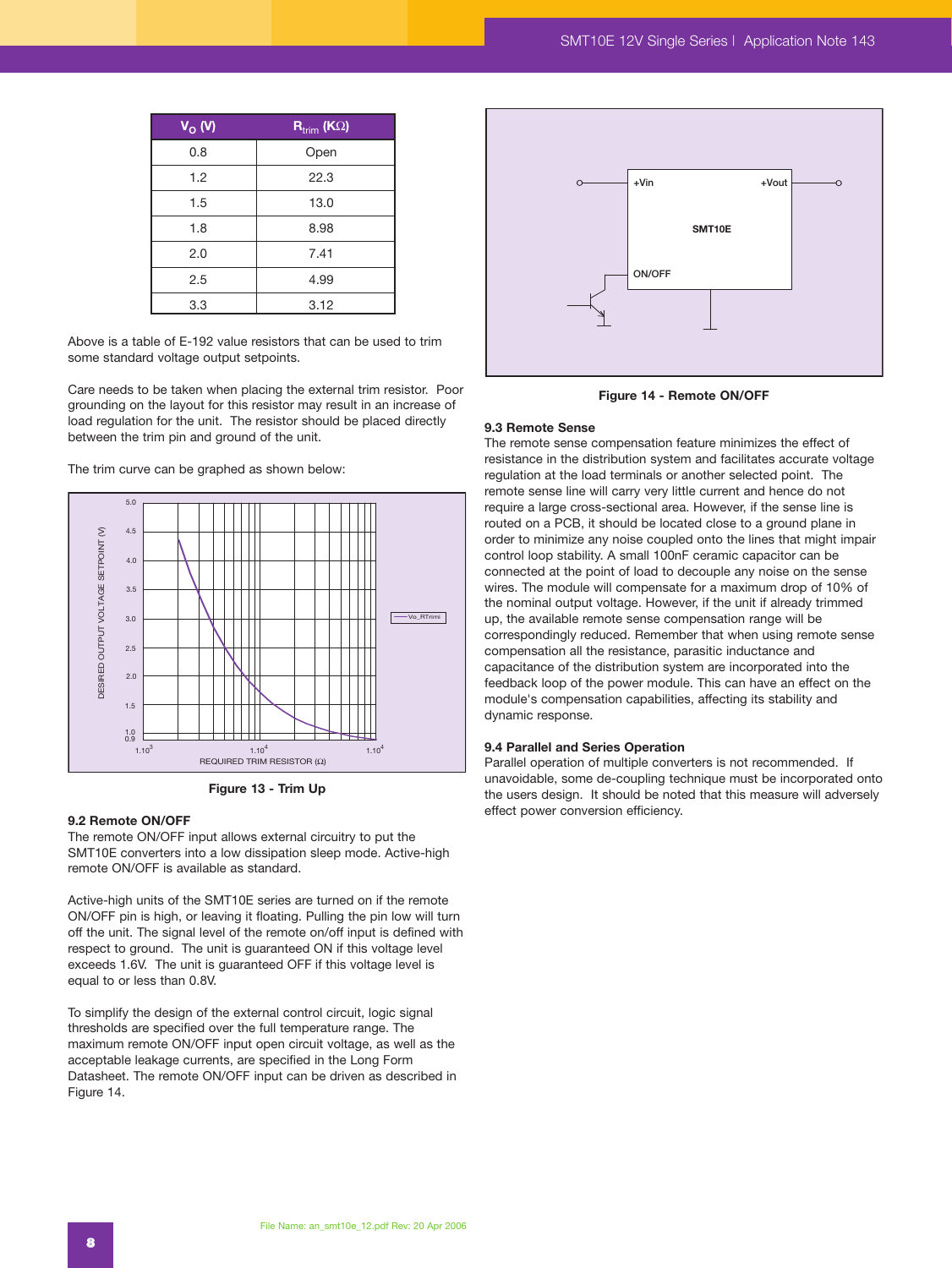# Application Note 143

# **10. Thermal Information**

#### **10.1 Thermal Reference Points**

The electrical operating conditions namely:

- Input voltage,  $V_{in}$
- Output voltage,  $V_o$ <br>• Output current L
- Output current, I<sub>o</sub>

determine how much power is dissipated within the converter. The following parameters further influence the thermal stresses experienced by the converter:

- Ambient temperature
- Air velocity
- Thermal efficiency of the end system application
- Parts mounted on system PCB that may block airflow
- Real airflow characteristics at the converter location

The maximum acceptable temperature measured at the thermal reference points is 115ºC. These thermal reference points are shown in Figure 15.



**Figure 15 - Thermal Reference Point Locations** 



**Figure 16 - Thermal Derating Curves SMT10E-12W3V3J Model**

#### **10.2 Thermal Derating Curves**

Thermal characterisation data is presented in the datasheet in a thermal derating graph which is repeated here in Figures 16. This derating graph shows the load current versus the ambient air temperature and velocity. The air velocity is in the direction indicated by the arrow in Figure 15.

#### **10.3 Thermal Test Set-up**

All of the data was taken with the converter soldered to a test board which closely represents a typical application. The test board is a 1.6 mm, eight layer FR4 pcb with the inner layers consisting of 2oz power and ground planes. The top and bottom layers contain a minimal amount of metalisation. A board to board spacing of 1 inch was used. The data represented by the 0 m/s curve indicate a natural convection condition i.e. no forced air. However, since the thermal performance is heavily dependent upon the final system application, the user needs to ensure the thermal reference point temperatures are kept within the recommended temperature rating. It is recommended that the thermal reference point temperatures are measured using either AWG #36 or #40 gauge thermocouples or an IR camera. In order to comply with stringent Artesyn derating criteria, the ambient temperature should never exceed 85°C. Please contact Artesyn Technologies for further support.

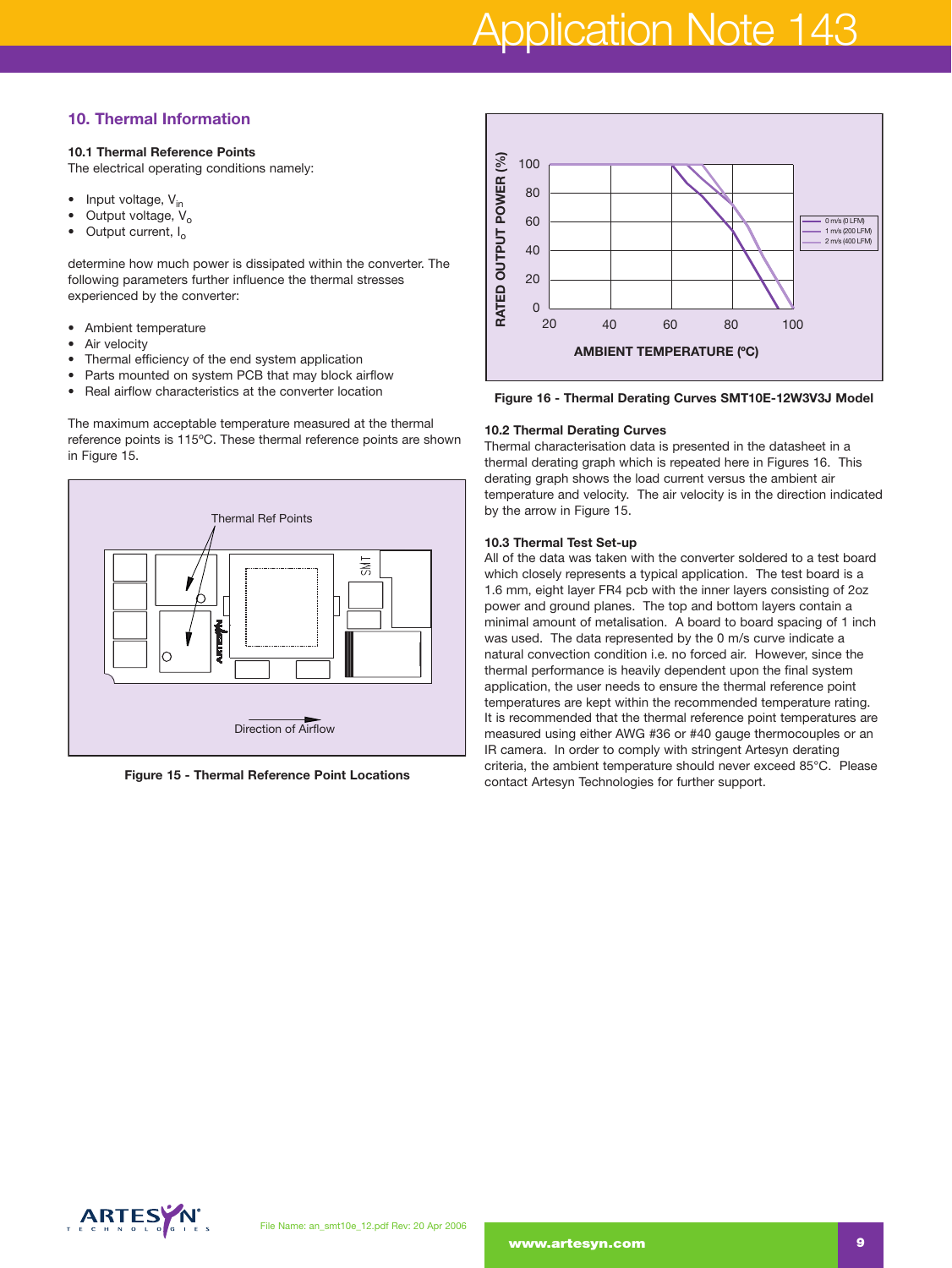#### **11. Use in a Manufacturing Environment**

#### **11.1 ESD Requirements**

All units are manufactured in an ESD controlled environment and supplied in conductive packaging to prevent ESD damage occurring before or during shipping. It is essential that they are unpacked and handled using approved ESD control procedures. Failure to do so may affect the lifetime of the converter.

#### **11.2 Soldering Requirements**

The SMT10E is an open-frame power module manufactured with conventional surface mount technology using 62/36/02 with no-clean flux.

The SMT interconnect pins are a copper alloy with a solderable coating to prevent corrosion and ensure good solderability and shelf life. The coating is tin-lead with a nominal alloy composition of 60/40. This near-eutectic solder layer melts close to 183ºC. During soldering the lead temperatures must exceed this by approximately 30ºC to ensure a reliable solder joint.

Due to the fact that components with high thermal capacity such as the SMT10E may be slower to heat up than typical SMT parts, it may be necessary to customise the solder reflow profile. In doing this, customers need to be cognisant of the process limitations of other relevant components. The temperature of each SMT interconnect lead will vary during reflow due to differences in internal components, PCB lands and connecting paths. +Vout is a good choice for conservative temperature measurement, because it is typically connected to heavy copper paths. Figure 17 shows the recommended temperature of the +Vout pin during a typical reflow profile. The SMT10E is compatible with convection soldering using common solder alloys such as 63/37 and 62/36/02.



**Figure 17 - Solder Reflow Profile per CECC 00802**

#### **11.3 Coplanarity**

The SMT10E has a maximum co-planarity as defined by JESD22- B108 of better than 100um (approximately 0.004inch). Innovative design, interconnect technology, and specialised manufacturing processes ensure product integrity.

#### **11.4 Paste Height/Coverage**

Good quality solder joints have been demonstrated using a volume of 1.15mm3 (85260 cubic mils) of solder paste containing 90% metal. this can be achieved by printing solder paste using a 150µm (0.006 inches) stencil on pads measuring 3.7 x 2.5mm.

#### **11.5 Recommended Land Pattern**

It is recommended that the customer uses a solder mask defined land pattern similar to that shown in the following figure:



**Figure 18 - Recommended Land Pattern**

The minimum recommended pad size is 0.140 x 0.095 in (3.56 x 2.41mm) and the maximum pad size is 0.165 x 0.110in (4.19 x 2.79mm).

As a surface-mount power component, interconnection to internal power planes will typically be required. This is accomplished by placing a number of vias between the SMT pad and the relevant plane. the number and exact location of these vias should be determined based on electrical resistivity, current flow and thermal requirements.

#### **11.6 Pick and Place Information**

The SMT10E is designed with certain features to ensure it is compatible with standard pick and place equipment.

- The product is available in tape and reel.
- The low mass of less than 7 grams (0.24oz) is within the capability of standard pick and place equipment. The choice of nozzle size and style and placement speed may need to be optimised
- The centrally placed inductor has a flat area of 100mm<sup>2</sup> (0.15in<sup>2</sup>) that can be used as a pick-up area.
- The substrate will feature a corner chamfer and bottom side fiducials compatible with many types of machine vision systems.

#### **11.7 Water Washing**

Where possible, a no-clean solder paste system should be used for solder attaching the SIL product onto application boards. The SIL is suitable for water washing applications, however, the user must ensure that the drying process is sufficient to remove all water from the converter after washing - never power the converter unless it is fully dried. The user's process must clean the soldered assembly in accordance with ANSI/J-STD-001.